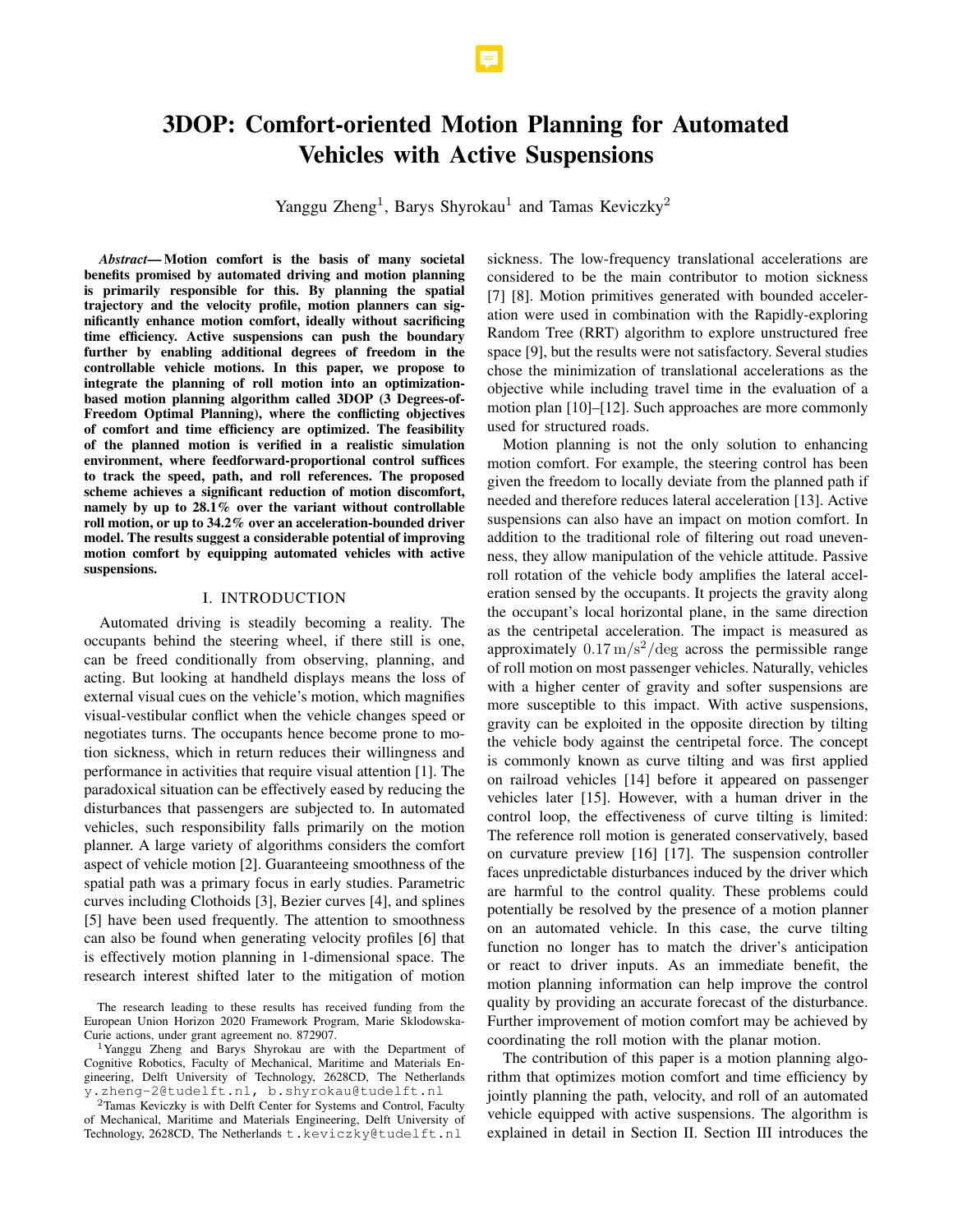

Fig. 1. A visual explanation of the definition of stations and waypoints on a road section with right-hand traffic.

virtual environment and corresponding motion control setups used to test the algorithm, in addition to the baseline methods to compare with. The results are presented in Section IV and Section V summarizes the findings of this study and indicates future directions.

# II. OPTIMAL MOTION PLANNING

#### *A. Motion Definition*

The proposed planning algorithm, referred to as '3DOP', considers the planar and roll motion of the vehicle. It outputs desired vehicle motions that are defined through the available driving space on well-paved roads and are to be fulfilled by chassis actuators and controllers. The road profile consists of consecutive sectors, each assigned with a curvature and a length. The sectors are further discretized into a string of reference stations distributed along the lane center. At each station, a local lateral axis is defined along the curvature radius, with the left-hand side of the driving direction being positive. The vehicle's path is then constructed with a set of waypoints (Fig. 1), each located relative to the corresponding station with a lateral position  $y$ . The velocity  $v$  and roll angle  $\phi$  of the vehicle when passing a waypoint are directly assigned by the motion planner and the accelerations are calculated accordingly.

#### *B. Objective Function*

The purpose of 3DOP is to improve comfort while preserving time efficiency for passengers traveling on an automated vehicle. We choose to minimize the weighted sum of discomfort and maneuver time:

$$
J = W_{\text{time}}T + D \tag{1}
$$

Where a relative weighting factor  $W_{time}$  is used for maneuver time  $T$  and is varied to cover a wide spectrum of user preferences. A small weight suits those who are highly susceptible to motion sickness, whereas a larger weight can be selected by those in an urgent transit. Although maneuver time is straightforward to calculate, comfort is a more abstract concept to measure. We choose to characterize the major discomfort indicator in (2), as the integral of

squared accelerations along the passenger's perceived horizontal plane. In this way, the effect of vehicle body tilt on the lateral acceleration sensed by the passenger is incorporated. It differs from the motion sickness dose value (MSDV) used in [11]. It remains uncertain whether the MSDV concept could be generalized to combined longitudinal and lateral accelerations whereas the computation of relative quantities increases the complexity of the problem.

$$
D_{\rm acc} = \int_0^T \left( a_x^2 + a_y^2 \right) dt
$$
 (2)

The controlled roll motion, on the other hand, is an additional source of discomfort that should not be neglected. Human experiments suggest a perception threshold of 0.5 deg/s for the frequency component of 1 Hz [18]. This is far below the roll rate observed on curve tilting systems [17], meaning that the roll motion could be perceived in most situations. Hence, we penalize the absolute roll motion in an additional roll-related discomfort term (3). The total discomfort is then given by (4), which is the sum of acceleration-related discomfort and roll-related discomfort scaled with weighting factor  $W_{roll}$ .

$$
D_{\text{roll}} = \int_0^T \left| \dot{\phi} \right| dt \tag{3}
$$

$$
D = D_{\text{acc}} + W_{\text{roll}} D_{\text{roll}} \tag{4}
$$

The entire motion consists of  $M = N - 1$  segments connecting 2 adjacent waypoints, with  $N$  being the total number of waypoints. The integral form of the objective function is equivalent to the sum of segment values:

$$
J = \sum_{k=1}^{M} \left( W_{\text{time}} \Delta T_k + \Delta D_{\text{acc},k} + W_{\text{roll}} \Delta D_{\text{roll},k} \right) \quad (5)
$$

The segment values are calculated as:

$$
\Delta D_{\text{acc},k} = \int_{T_k}^{T_{k+1}} \left( a_{x,k}^2 + a_{y,k}^2 \right) dt
$$
  

$$
\Delta D_{\text{roll},k} = \int_{T_k}^{T_{k+1}} \left| \dot{\phi} \right| dt
$$
 (6)

Within a segment, we consider the velocity and roll angle to change linearly with respect to time. Knowing the distance between the two waypoints  $d_k$  (1 m in our case) gives the following:

$$
\Delta T = \frac{2d_k}{v_k + v_{k+1}}
$$
  
\n
$$
a_{x,k} = (v_{k+1} - v_k) / \Delta T
$$
  
\n
$$
\dot{\phi}_k = (\phi_{k+1} - \phi_k) / \Delta T
$$
\n(7)

Further, we assume the curvature remains constant within the segment, calculated as:

$$
\kappa_k = (\psi_{k+1} - \psi_k)/d_k \tag{8}
$$

The lateral acceleration within the segment is hence approximated as:

$$
a_{y,k} = \kappa_k \bar{v}_k^2 - g \sin \bar{\phi}_k
$$
  
\n
$$
\bar{v}_k = (v_k + v_{k+1})/2
$$
  
\n
$$
\bar{\phi}_k = (\phi_k + \phi_{k+1})/2
$$
\n(9)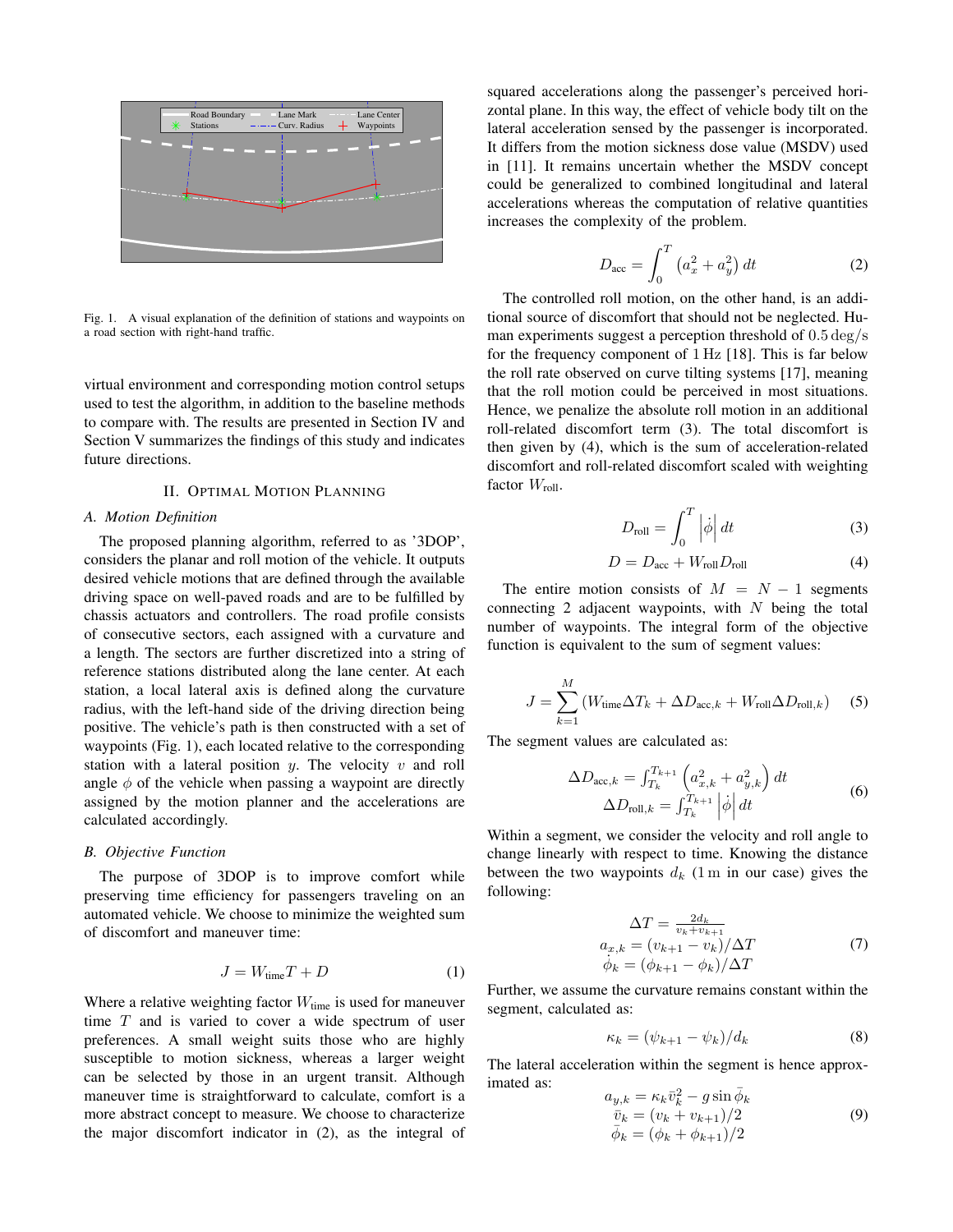Combining these equations allows to determine the value of J from a given motion plan.

# *C. Constraints and Initialization*

The comfort vs time-efficiency optimization produces reasonable results only when constrained properly. In our case, box constraints are placed on all motion variables. For lateral position, the bounds are determined by the width of the lane and the vehicle body. A typical lane width of 3.75 m is found in most European countries, outside populated areas. A representative width of a D-segment passenger vehicle including mirrors is under 2.10 m. Hence the vehicle is allowed to deviate from the lane center by up to 0.75 m on each side and the remaining centimeters are left as a safety margin. The vehicle's forward velocity is constrained according to local policies. In the Netherlands, a speed limit of 80 km/h is found on most distributor (rural) roads. The roll angle of the vehicle body is constrained to lie between  $\pm$  5 deg. Given a track width of 1.6 m, an active suspension actuator is required to lift or lower the vehicle body on its side by 7 cm. Furthermore, the vehicle is expected to drive along the lane center at the speed limit when entering and exiting the scenario (see Section III-A), from and into road sectors with negligible bending. Hence the lateral position of the first and the last waypoint is 0, velocity  $80 \text{ km/h}$ . This ensures an acceptable behavior for the vehicles behind and on the adjacent lanes. No additional measure is taken to ensure feasibility of the planned motion concerning vehicle dynamics. The aggressiveness of the motion has to be far below friction limit to be considered comfortable by the passengers. This ensures that the performance is only directly influenced by the choice of weights in the cost function and not by the tightness of additional constraints. It is still possible to maintain a safety margin at low-friction conditions by only allowing a very small  $W_{time}$ .

# *D. Optimization Problem and Solver*

The motion plan consisting of  $3N$  decision variables is determined by solving the optimization problem formulated as (10). For this purpose, we used the Sequential Quadratic Programming (SQP) algorithm in MATLAB R2020b. The step tolerance was reduced to  $10^{-10}$  while the other parameters remain as default.

min: 
$$
J(\mathbf{X})
$$
  
\nwhere:  $\mathbf{X} = [y_1 \dots y_N, v_1 \dots v_N, \phi_1 \dots \phi_N]$   
\ns.t.:  $y_{\min} \le y_1 \dots y_N \le y_{\max}$   
\n $v_{\min} \le v_1 \dots v_N \le v_{\max}$   
\n $\phi_{\min} \le \phi_1 \dots \phi_N \le \phi_{\max}$  (10)

# III. TESTING METHOD

# *A. Scenario and Simulation Setup*

The proposed method is tested under a scenario where comprehensive and intensive control of the vehicle is required. We choose here a transitional section of a real road that exists in the Netherlands. The vehicle enters the scenario from the exit ramp of motorway A12 (52.064 $\degree$  N, 4.818 $\degree$ 

E), passes two roundabouts plus the consecutive turns in between, and departs through distributor road N420 (52.068<sup>°</sup> N, 4.828◦ E). The road section has a nominal length of 520 m, involving 9 turns of different radii and angles in total. The motion planner processes the road information to determine the optimal motion. The feasibility of the planned motion is then tested using a validated multi-body vehicle model in the virtual testing platform IPG CarMaker. An identical road section is constructed inside the software. The virtual vehicle is expected to navigate through the road section while following the planned motion with the help of basic controllers described in Section III-B.

## *B. Motion Control*

Three feedforward proportional controllers are set up for executing the planned motion, each responsible for one specific motion regime. For path following, a Stanley controller in the simplified form of (11) is implemented. This method shows sufficient path tracking performance under normal driving conditions compared to its state-of-the-art counterparts [19]. The steering angle of the front wheels accounts for heading and lateral positional error. The tuning parameter  $k_{\text{steer}}$  regulates the aggressiveness of corrections to the lateral error.

$$
\delta = (\psi_r - \psi) + \arctan \frac{k_{\text{steer}} (y_r - y)}{v}
$$
 (11)

The speed control is governed by (12) and gives throttle and brake percentage,  $P_T$  and  $P_B$ , as control inputs. The desired acceleration is calculated as the sum of the forward acceleration derived from the motion plan,  $a_{x,r}$ , and the velocity tracking error scaled by  $k_{\text{speed}}$ . Then the desired acceleration is scaled by  $k_{\text{drive}}$  or  $k_{\text{brake}}$  to find the pedal input, depending on the sign of the desired acceleration: throttle for positive and brake for negative.

$$
P_{\rm T} = k_{\rm drive} (a_{x,r} + k_{\rm speed} (v_r - v)) \times 100\%
$$
  
\n
$$
P_{\rm B} = k_{\rm brake} (a_{x,r} + k_{\rm speed} (v_r - v)) \times 100\%
$$
 (12)

Similarly, the roll angle control utilizes the lateral acceleration derived from the motion plan to construct a feedforward input. The roll moment exerted by the centripetal acceleration is compensated for accordingly. Another feedforward term is based on suspension characteristics. The vehicle body's natural roll stiffness means a roll moment always exists in the opposite direction of the roll motion, which also should be balanced out. Then, the correction of the roll angle is handled by a proportional term. The total roll moment the active suspensions should generate is given by (13) and is distributed among the actuators according to (14).

$$
M_{\text{roll}} = M_{\text{acc}} + M_{\text{spr}} + k_{\text{roll}} \left( \phi_r - \phi \right) \tag{13}
$$

$$
F_{z,FL} = -F_{z,FR} = \frac{k_{\phi, F}}{k_{\phi, F} + \phi, F} M_{roll}
$$
  
\n
$$
F_{z,RL} = -F_{z,RR} = \frac{k_{\phi, R}}{k_{\phi, F} + \phi, F} M_{roll}
$$
\n(14)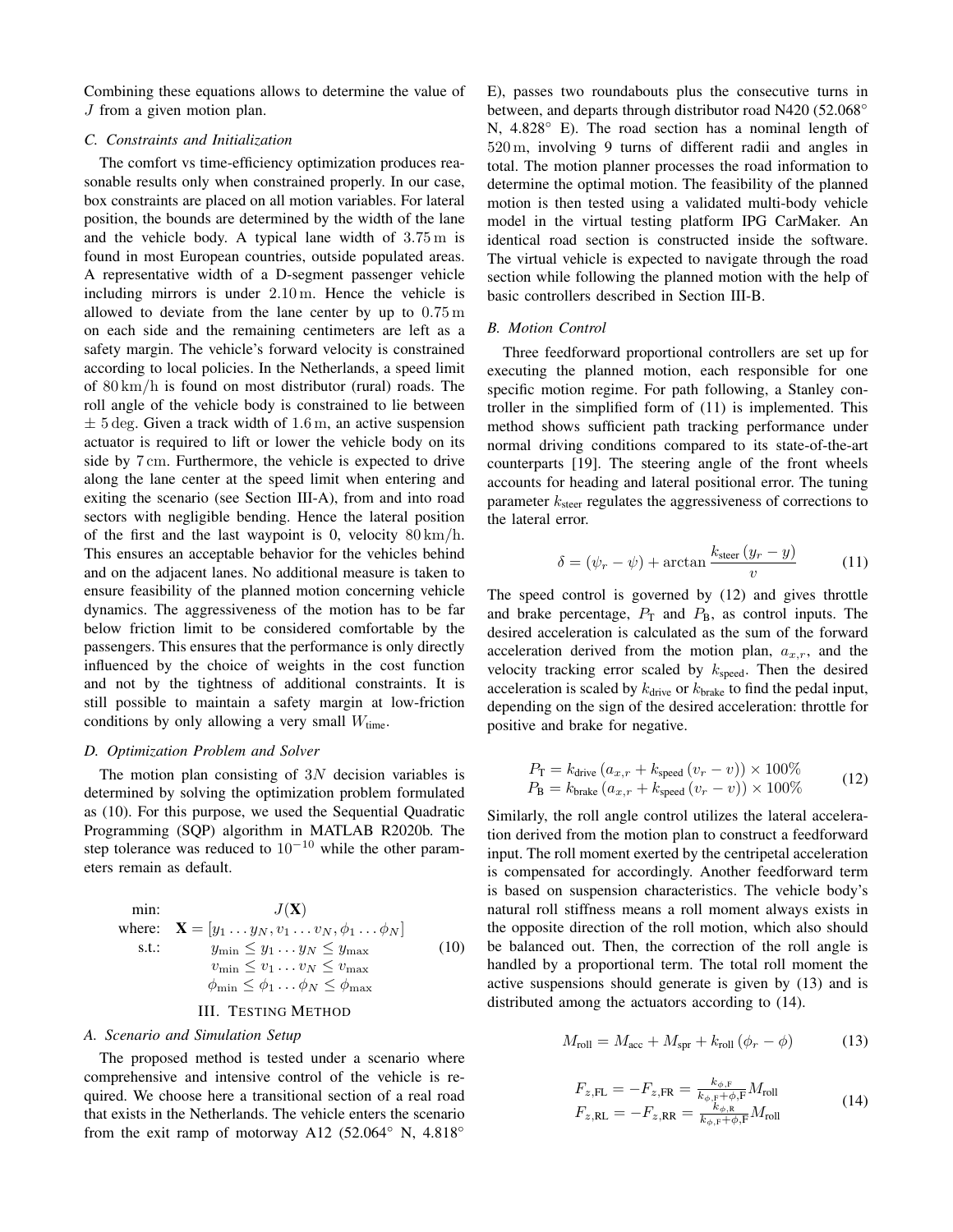

Fig. 2. An optimal motion plan generated with  $W_{time} = 12$ . The main figure visualizes the vehicle's ideal motion to navigate through the scenario. The left subfigures show the plans for the lateral position, velocity, and roll angle. The resulting acceleration profile is shown in the subfigure on the right. The green solid line represents the lateral acceleration experienced by the passenger and the green dash line represents the lateral acceleration exerted on the vehicle body. This motion plan has a duration of 47.0 seconds and a discomfort rating of 205.9.

# *C. Baselines for Comparison*

The benefit of controlling an extra motion DOF is demonstrated by including two reduced-DOF variants of the optimization-based motion planning algorithm: speed-only planning and speed+path planning. In the speed-only case, the vehicle follows the lane center, while in speed+path planning the vehicle can adjust its position to reduce trajectory curvature. In these two cases, the penalty term on roll-related discomfort becomes irrelevant and is hence dropped. We further include an artificial driver model (ADM) provided in IPG CarMaker as an additional baseline method. This driver model is considered to have close-to-optimal performance [20] and hence could represent the performance of highly experienced human drivers. Given certain road geometry and route, the ADM plans the path and speed profile for the vehicle according to acceleration limits and other parameters and controls the vehicle to execute the desired motion. We determined these acceleration limits based on what is observed from 3DOP to ensure a fair comparison.

# IV. RESULTS

# *A. An Example of Planned Motion*

Fig. 2 presents the motion plan generated with the weighting factor  $W_{time} = 12$ . The optimal solution consists of 1557 decision variables, found after 1129 SQP iterations and the cost function was evaluated approximately 1.8M times. The total computation time is 3066 s on a desktop computer with an Intel Core i5-9400F CPU. The optimization was terminated as the stopping criterion of step tolerance  $10^{-10}$ had been met. The planner comprehensively utilizes the available lane space and the vehicle's roll capability to reduce lateral acceleration while coordinating the longitudinal velocity. The manner of space utilization highly resembles the racing line used in motorsport where the path curvature should be minimal. Velocity is adjusted in accordance with the curvature. The vehicle slows down prior to sharp turns and accelerates when the path bending is lower. The speed in the middle sector (20-30s) ranges from 30-45 km/h, reflective of real world values observed while actually driving on the site. The corner tilting capability is exploited in a restrained fashion thanks to the additional penalty term. The roll angle, visualized as a row of comb teeth perpendicular to the vehicle path in Fig. 2, does not necessarily follow the vehicle's turning direction. During the right-left-right turns between the two roundabouts, the vehicle only rolls to the right. Because the left turn is relatively short-lasting, changing the roll angle for it would harm comfort through the longer right turns. In the roundabouts, however, the three turns contribute almost equally to acceleration discomfort. The roll angle hence has to change its direction accordingly for minimizing the perceived lateral acceleration. The effect of curve tilting on minimizing passenger-perceived lateral acceleration is obvious from the sub-figure on the right. A reduction of approximately  $0.8 \text{ m/s}^2$  is observed when the roll angle is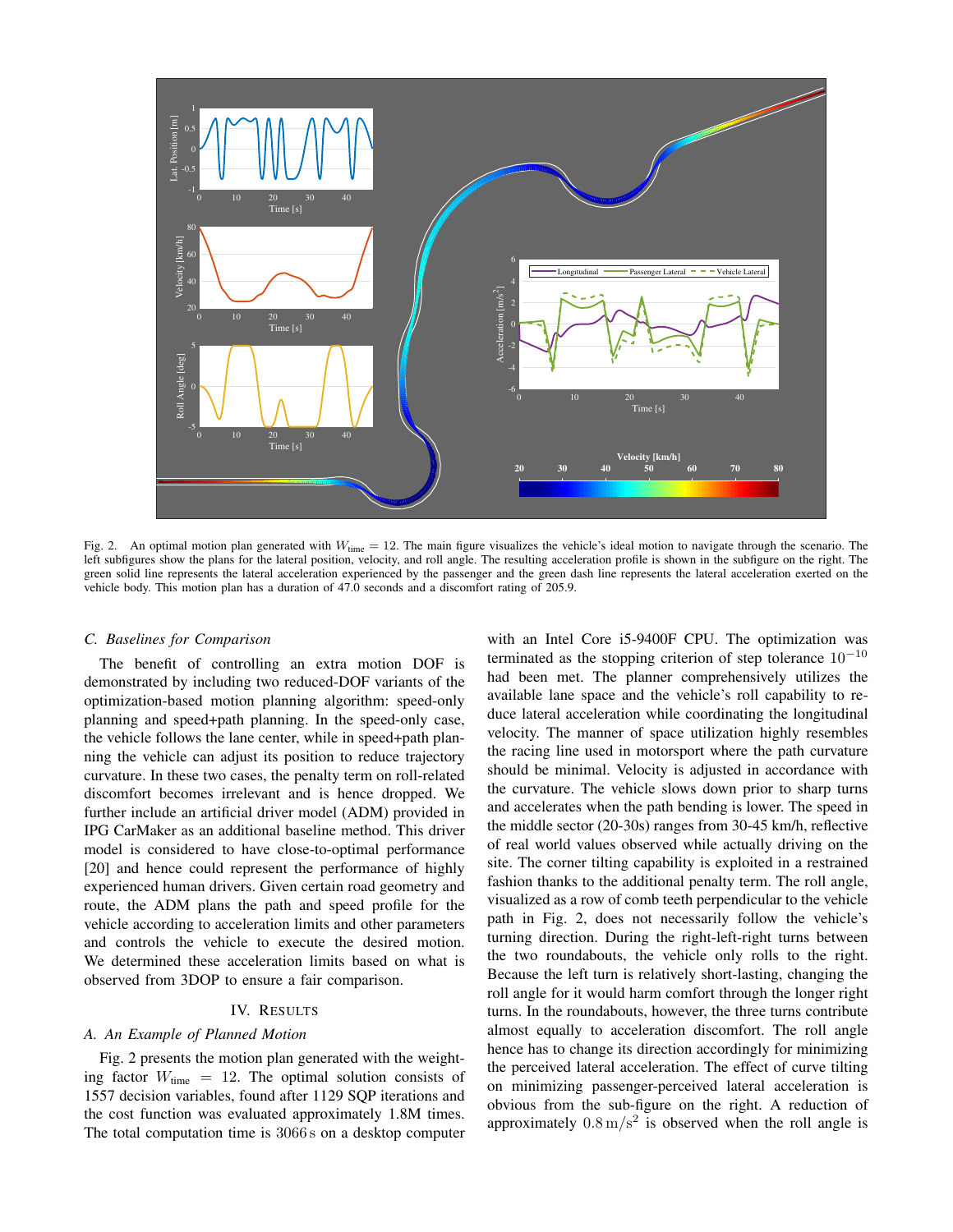TABLE I CONTROL QUALITY OF TRACKING THE MOTION PLAN



Fig. 3. Variation of peak acceleration magnitude of the planned motions.

commanded to the full. Performing the planned motion in the simulation environment yields tracking errors as given in TABLE I. The values suggest good feasibility of the motion planned by 3DOP.

#### *B. Peak Accelerations*

The peak acceleration of each motion plan is collected in Fig. 3. As  $W_{time}$  increases, the maximum magnitude of lateral acceleration grows as expected. However, the longitudinal acceleration reaches a minimum at  $W_{time} = 6$  before the monotonic upward trend that is observable in lateral acceleration. This is partly due to the length of the entry and exit straights. The smaller lateral acceleration comes at the cost of more change in longitudinal velocity, which has to happen within a limited distance. With  $W_{time}$  under 6, the benefit of reduced lateral acceleration outweighs the cost of increased longitudinal acceleration and the loss of time. The peaks of longitudinal and lateral accelerations are staggered so that the combined planar acceleration is below  $5.81 \text{ m/s}^2$ or  $0.59 g$  at the largest  $W_{time}$ . This value implies that the motion plans can be performed by most passenger vehicles on dry roads.

# *C. Comparison of Performance*

We performed simulation runs using the ADM with various acceleration limits derived from Fig. 3. The performance indicators obtained from these runs are shown in Fig. 4. We calculate the weighted sum of time and discomfort of these points to locate the points lying the closest to the lower-left corner. These points represent the best performance of the ADM, effectively forming an approximate Pareto front. The road profile is processed separately by the speed-only and speed+path planning method using the same set of  $W_{time}$ .



Fig. 4. Performance of the artificial driver model. The settings with the minimal weighted sum of time and discomfort are marked in red. The dashed line segments connecting them form an approximate Pareto front representing the best performance achievable with the driver model.



Fig. 5. Comparison of the performance indicators between 3DOP and the baseline planners.

The comparison between 3DOP and these baseline methods is shown in Fig. 5. The string of two-fold scores are fitted as functions in the form of:

$$
y = ax^b + c \tag{15}
$$

which preserves the trend of increased emphasis on time efficiency accelerates the deterioration of comfort. The improvement of 3DOP over the baseline methods is illustrated in two different ways. Fig. 6 shows the potential gain in motion comfort without losing time efficiency, and the potential savings in travel time with the same comfort level. Across the overlapping range of maneuver time, 3DOP achieves a maximum reduction of discomfort by 54.7% over optimal speed planning, 34.2% over the ADM, or 28.1% over optimal planar motion planning. Alternatively, it saves maneuver time by a maximum of 29.4%, 17.2%, and 14.3% over the three baselines. The time-saving advantage is more obvious when a high level of comfort is demanded because of the limited capability to roll the vehicle body. A higher amplitude of